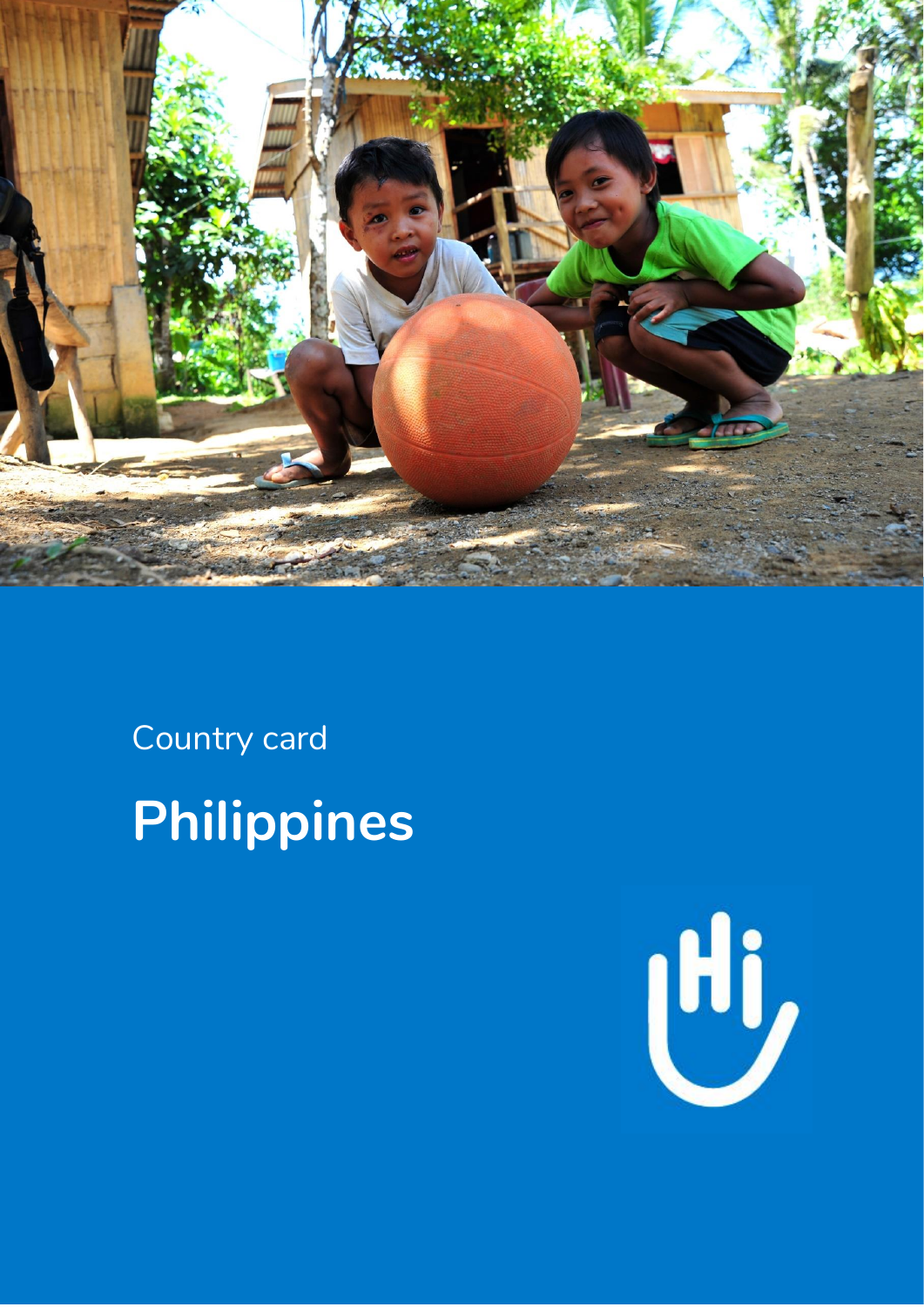

**.** 

## **General data of the country**

#### **a. General data**

| Country <sup>1</sup>                      | <b>Philippines</b> | <b>Neighboring country</b><br>(Indonesia) | <b>France</b> |
|-------------------------------------------|--------------------|-------------------------------------------|---------------|
| Population                                | 109.581.085        | 273.523.621                               | 67.391.582    |
| <b>IHDI</b>                               | 0.72               | 0.72                                      | 0.90          |
| <b>Maternal</b><br>mortality              | 121                | 177                                       | 8             |
| Gender<br><b>Development</b><br>Index     | 1.007              | 0.940                                     | 0.987         |
| <b>Population</b><br>under HCR<br>mandate | 642                | 10.793                                    | 368,352       |
| <b>INFORM</b><br>index                    | 5.3                | 4.8                                       | 2.2           |
| <b>Fragile State</b><br>Index             | 81                 | 67.85                                     | 30.48         |
| <b>GINI Index</b>                         | 44.4               | 37.8                                      | 31.6          |
| Public Social 2.2<br>Protection           |                    | 1.1                                       | 31.7          |

#### **b. Humanitarian law instruments ratified by the country**

| Humanitarian law instruments                                | <b>Status</b>                                                                          |
|-------------------------------------------------------------|----------------------------------------------------------------------------------------|
| Mine Ban Treaty                                             | Signed, December 3, 1997<br>Ratified, February 15, 2000<br>State party, August 1, 2000 |
| <b>Convention on Cluster Munitions</b>                      | Ratified, January 3, 2019<br>State Party, July 1, 2019                                 |
| UN Convention on the Rights of Persons<br>with Disabilities | Ratified, April 15, 2008                                                               |

<sup>1</sup> [https://hinside.hi.org/intranet/jcms/pl1\\_2540344/fr/2020-update-country-indicators-2ndary-data-/-donnees](https://hinside.hi.org/intranet/jcms/pl1_2540344/fr/2020-update-country-indicators-2ndary-data-/-donnees-secondaires-mises-a-jour)[secondaires-mises-a-jour](https://hinside.hi.org/intranet/jcms/pl1_2540344/fr/2020-update-country-indicators-2ndary-data-/-donnees-secondaires-mises-a-jour)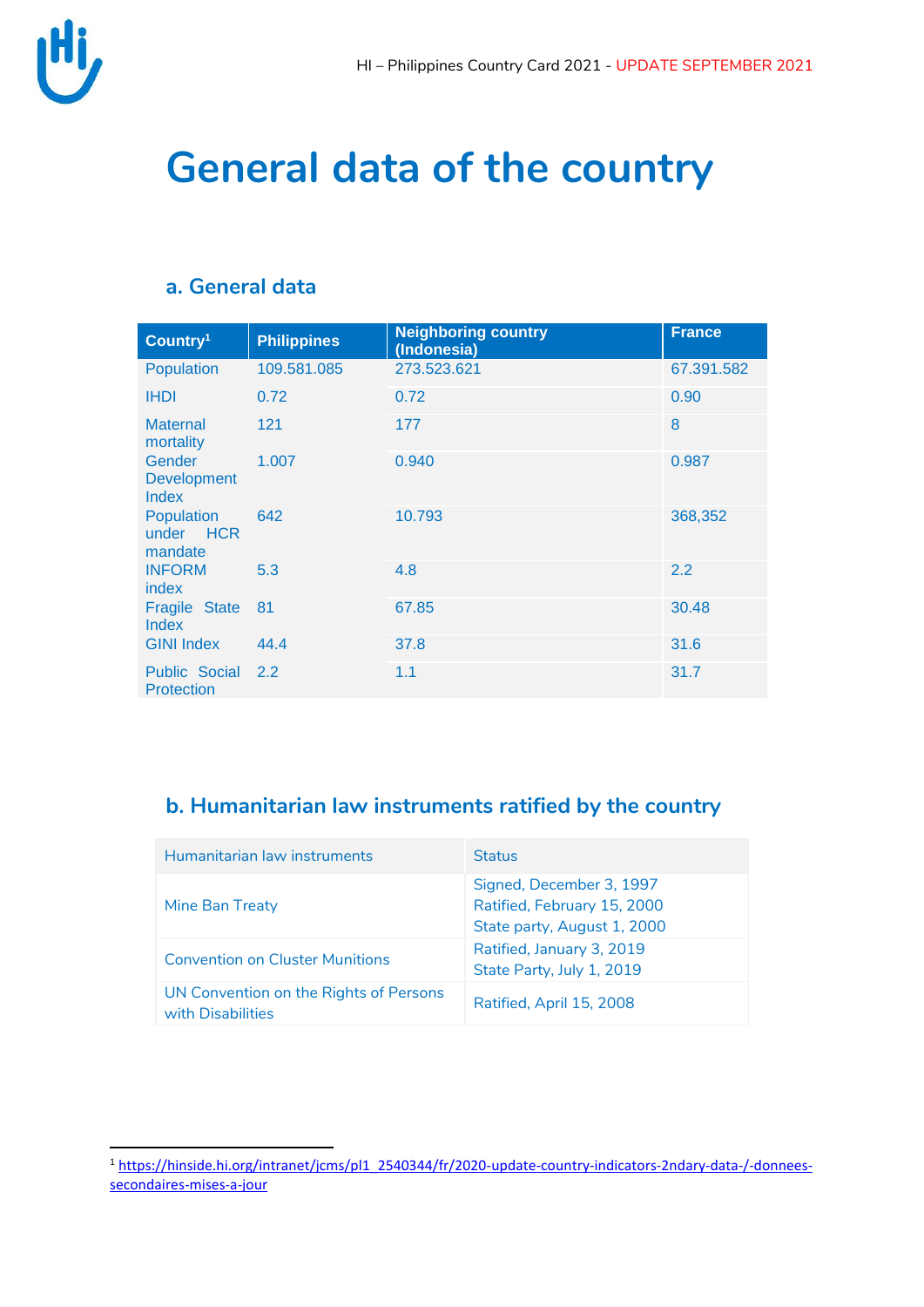

#### **c. Geopolitical analysis**

#### **1. Social/cultural/demographic elements**

Spread over 7,500 islands, the Philippines is a country of diversity given its multilinguistic, multiethnic, multi tribal, and geographically dispersed population. It is one of the two Christian nations in Asia (the other one being Timor-Leste) with more than 80% of Filipinos being Roman Catholic. With a growth rate that is one of the highest in Asia, its population is today estimated at 109 million (PSA, 2020). The urbanization rate is estimated at 47.40% (World Bank, 2020).

#### 2. **Economic elements**

According to the World Bank, the Philippines was the world's 10th fastest growing economy in 2017. The economic growth of the country had an average of 6.4% annually from 2010 to 2019. However, the Philippines' gross domestic product (GDP) contracted by 9.5% in 2020 due to the impact of the COVID-19 pandemic. This is the country's first recession since the Asian Financial Crisis in 1998. But ADB expects a steady recovery to 4.5% GDP growth in 2021 and 5.5% in 2022 on the assumption that the timely vaccination roll out will help facilitate consumer and business confidence. The Philippines is considered as a newly industrialized country that is transitioning from an agriculture-based economy to a services and manufacturing-based economy. The country continues to be a promising prospect for the business process outsourcing (BPO) industry, with its labor force hitting 1.3 million in 2017. Tourism is also an important sector in the Philippines, contributing to 12.2% to the economy in 2017.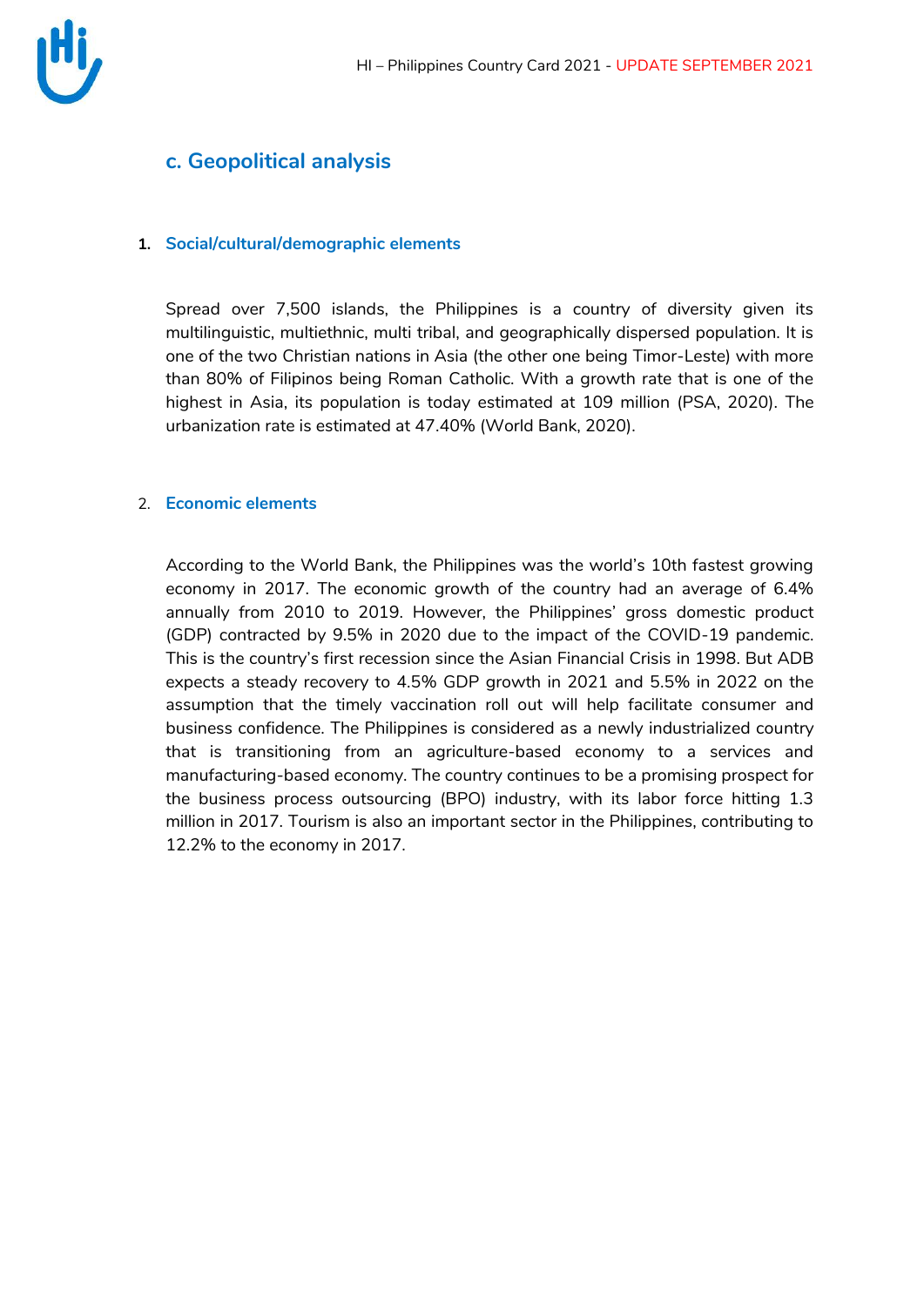

## **HI Team and intervention areas**

**The HI Philippines program has 22 staff members**

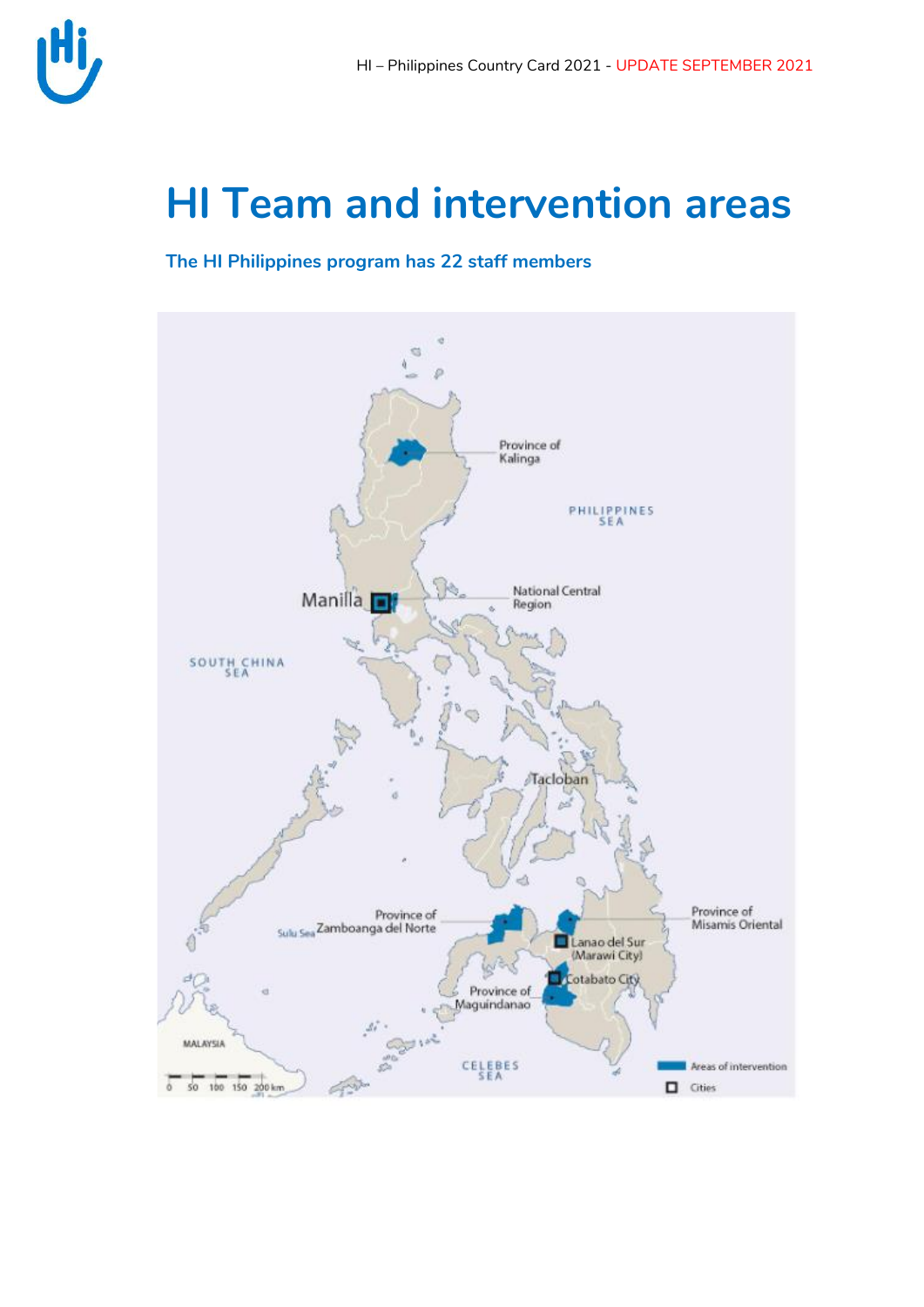

# **Summary of HI presence in the country**

HI has been operating in the Philippines since 1985, implementing emergency and development actions aimed at improving protection, quality of life, and the promotion of rights of vulnerable individuals, their families, and communities in different locations throughout the country. HI is working from offices in Makati City, Pinukpuk Municipality in Kalinga, and Cotabato City, and has operations in the National Capital Region (Quezon City and Valenzuela City), Batangas Province, Bicol Region, Cagayan de Oro City, and Zamboanga del Norte Province, in collaboration with government, international, and local partners.

In the last three decades, HI has been carrying out a range of projects in different thematic areas such as socio-economic inclusion, support to civil society organizations, access to rehabilitation, access to health and prevention, inclusive disaster risk reduction, and emergency response, integrating disability, age, gender, and other vulnerability factors in all its actions. In January 2017, HI Philippines was merged with Indonesia and Timor Leste to form a regional program.

At present, Philippines is part of the standalone PIN program consisting of two countries, the Philippines and Indonesia.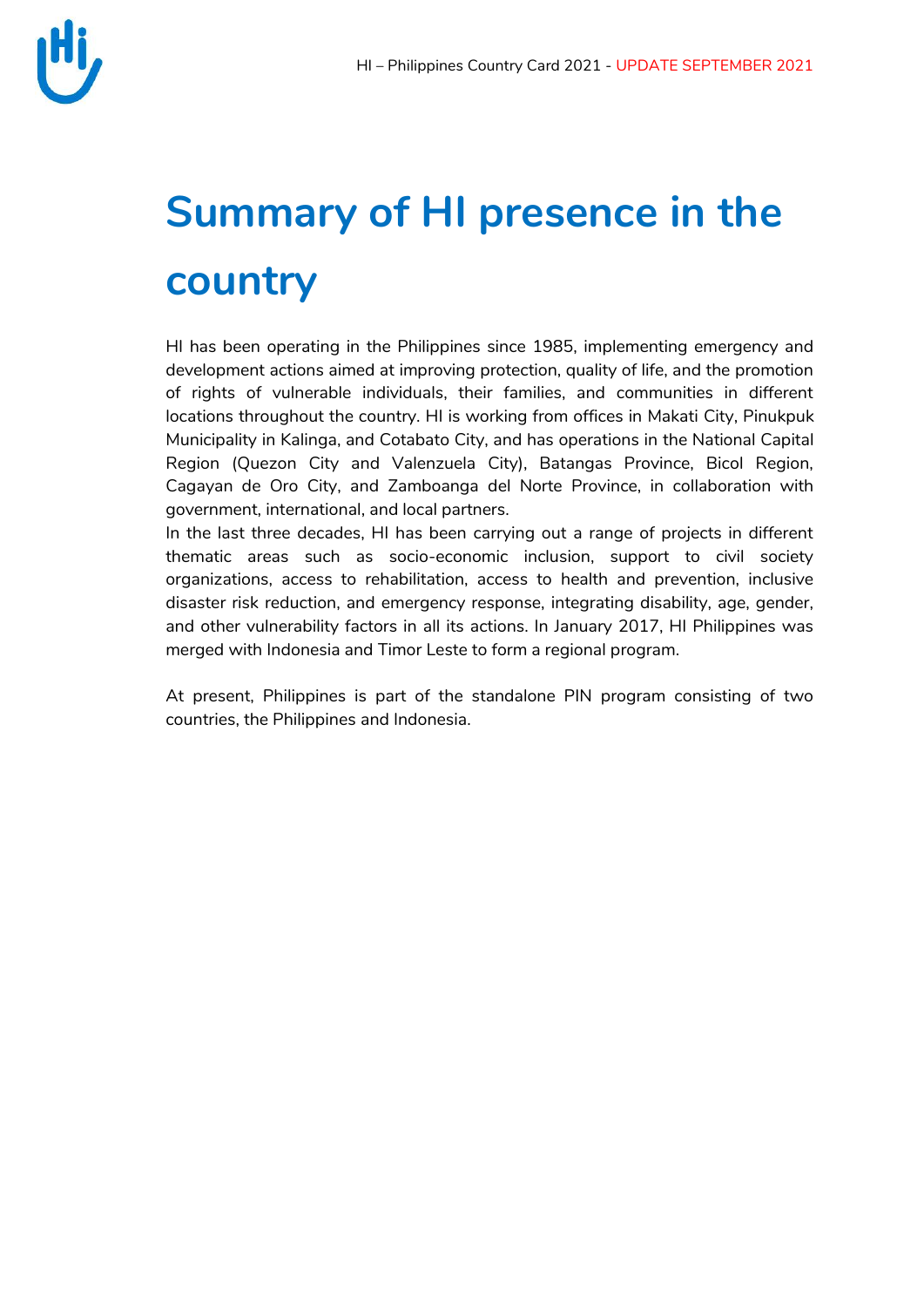

### **Overview on ongoing projects**

Sectors of services where HI conducts projects and focus on beneficiaries and operational partnerships

| Health, Early<br>Childhood,<br><b>Rehabilitation</b><br><b>Implementation</b><br>of the System<br>for Prevention,<br><b>Early</b><br>Identification,<br><b>Referral and</b><br>Intervention of<br>Delays,<br><b>Disorders, and</b><br><b>Disabilities in</b><br><b>Early Childhood</b><br>(PEIRIDDDEC) | To establish<br>and/or<br>strengthen<br>current systems<br>for prevention,<br>early<br>identification,<br>referral, and<br>interventions for<br>developmental<br>delays, by<br>equipping<br>grassroots ECCD<br>providers with<br>necessary<br>knowledge,<br>skills, and tools<br>to provide<br>inclusive service. | <b>National Training of Trainers of</b><br><b>ECCD focal persons; Field testing</b><br>and finalization of early intervention<br>modules for 4 categories of<br>childhood disability (mobility,<br>developmental, hearing, visual);<br>Development of training module for<br>local SWDOs on referral of children<br>with or at-risk of developmental<br>delays, disorders and disabilities in<br>early childhood; LGU capacity<br>assessment and advocacy to support<br>and sustain the operationalization of<br>the system; Training of community-<br>level health workers, facility health<br>workers, child development workers,<br>and social welfare officers:<br>Orientation of parents and<br>caregivers; Assessment of ECCD risk<br>factors; Referral of children with at-<br>risk of delays, disorders and<br>disabilities for further assessment<br>and/or intervention | Children 0-2 years<br>old, Children 3-4<br>years old, ECCD focal<br>persons, Community-<br>level health workers,<br>Parents and<br>caregivers, Child<br>development workers,<br>Local social welfare<br>officers | 20,639 | Plan<br>International<br><b>Philippines</b> | 2 cities, 11<br>municipalities in 3<br>provinces in the<br>Philippines<br>Cagayan de Oro<br>City; Valenzuela<br>City; Northern<br>Samar: Mapanas,<br>Catarman, Lope<br>de Vega,<br>Mondragon;<br>Samar:<br>Pagsanghan,<br>Gandara,<br>Tarangnan;<br>Zamboanga del<br>Norte: Sindangan,<br>Siayan, Leon<br>Postigo, Godod | Start date: 01 Sep<br>2020<br>End date: 28 Feb<br>2022<br><b>UNICEF</b> |
|--------------------------------------------------------------------------------------------------------------------------------------------------------------------------------------------------------------------------------------------------------------------------------------------------------|-------------------------------------------------------------------------------------------------------------------------------------------------------------------------------------------------------------------------------------------------------------------------------------------------------------------|-----------------------------------------------------------------------------------------------------------------------------------------------------------------------------------------------------------------------------------------------------------------------------------------------------------------------------------------------------------------------------------------------------------------------------------------------------------------------------------------------------------------------------------------------------------------------------------------------------------------------------------------------------------------------------------------------------------------------------------------------------------------------------------------------------------------------------------------------------------------------------------|------------------------------------------------------------------------------------------------------------------------------------------------------------------------------------------------------------------|--------|---------------------------------------------|--------------------------------------------------------------------------------------------------------------------------------------------------------------------------------------------------------------------------------------------------------------------------------------------------------------------------|-------------------------------------------------------------------------|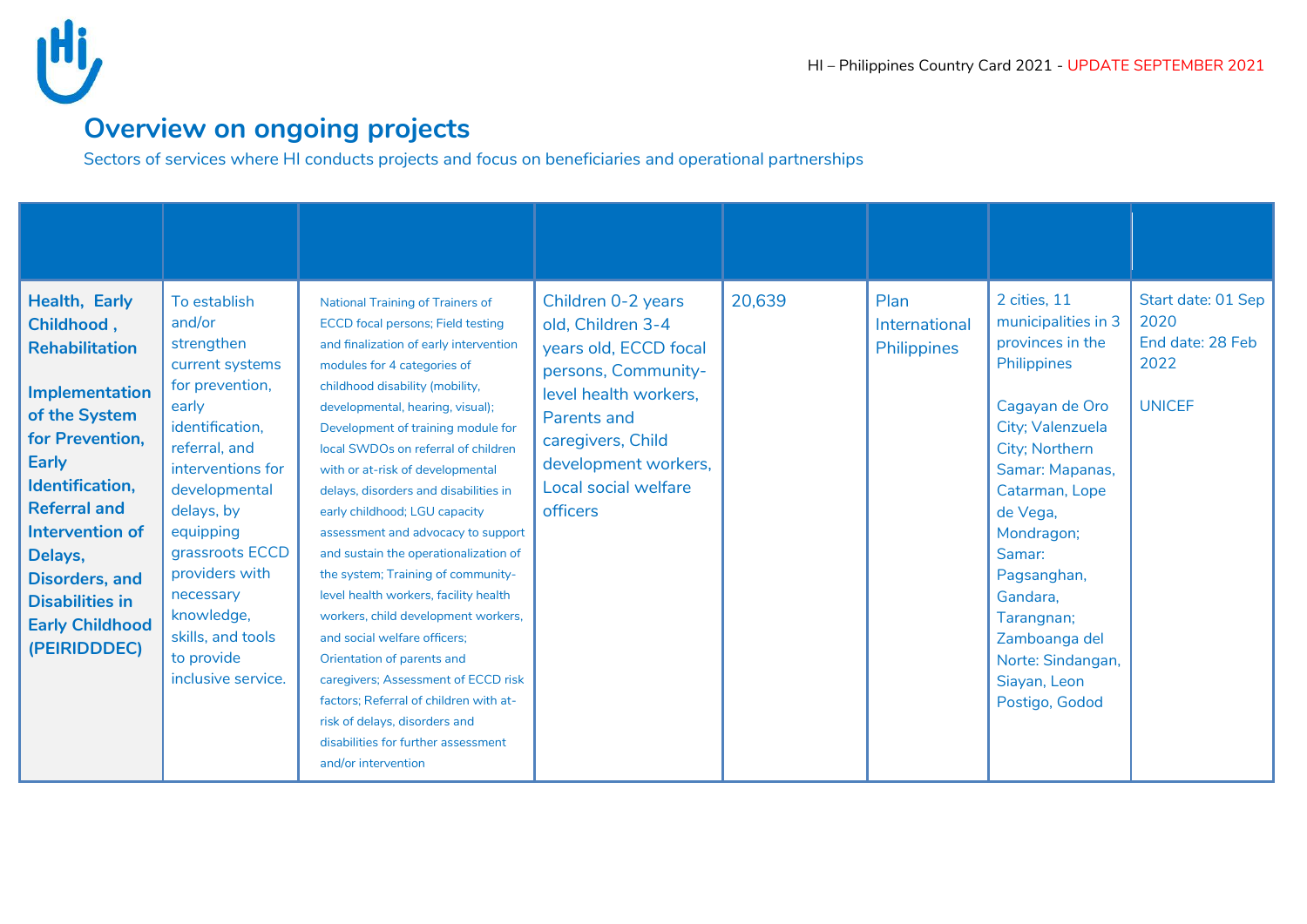

| <b>DRR</b> (disaster<br><b>Risk Reduction)</b><br><b>Empowering</b><br>municipalities,<br>barangays, CSOs<br>and people's<br>organizations<br>through working<br>together to<br>enhance disaster<br>and climate risk<br>governance<br>(EMPOWER) | To strengthen<br>the resilience of<br>high-risk<br>communities by<br>reinforcing civil<br>society relevance<br>in disaster and<br>climate risk<br>qovernance | Module development on<br>inclusive disaster and climate<br>risk governance; Training of<br><b>Trainers (municipal</b><br>champions); Coaching of<br><b>CSOs and LGUs for</b><br>reinforcement of skills and<br>learning; Peer to peer<br>training; Sensitivity<br>awareness raising to LGUs;<br>Contingency plan<br>enhancement/development<br>workshops; Inclusive<br>municipal-wide simulation<br>exercises; Cross-learning<br>visits with LGUs; Policy<br>dialogue on local DRRM fund | <b>Municipal champions</b><br>(composed of CSOs<br>and LGU officials),<br><b>CSO</b> members/leaders<br>of disaster and climate<br>risk governance<br>structures, vulnerable<br>households | 13,042 | <b>Adventist</b><br>Development<br>and Relief<br>Agency<br>(ADRA) | 2 municipalities in<br>2 provinces in the<br>Philippines:<br>Itogon, Benguet;<br>Pinukpuk, Kalinga | Start date: 01 Jan<br>2020<br>End date: 30 June<br>2022<br>EU |
|-------------------------------------------------------------------------------------------------------------------------------------------------------------------------------------------------------------------------------------------------|--------------------------------------------------------------------------------------------------------------------------------------------------------------|------------------------------------------------------------------------------------------------------------------------------------------------------------------------------------------------------------------------------------------------------------------------------------------------------------------------------------------------------------------------------------------------------------------------------------------------------------------------------------------|--------------------------------------------------------------------------------------------------------------------------------------------------------------------------------------------|--------|-------------------------------------------------------------------|----------------------------------------------------------------------------------------------------|---------------------------------------------------------------|
|                                                                                                                                                                                                                                                 |                                                                                                                                                              | <b>CSO-LGU</b> consultation<br>initiative platform; Supporting<br>community CSOs to develop<br>and implement community<br>resilience adaptation projects;<br>Mapping of households<br>through gender, age and<br>disability disaggregated data;<br>Supporting the most<br>vulnerable households to<br>develop inclusive household<br>preparedness plans;<br>Distribution of early warning<br>kits                                                                                        |                                                                                                                                                                                            |        |                                                                   |                                                                                                    |                                                               |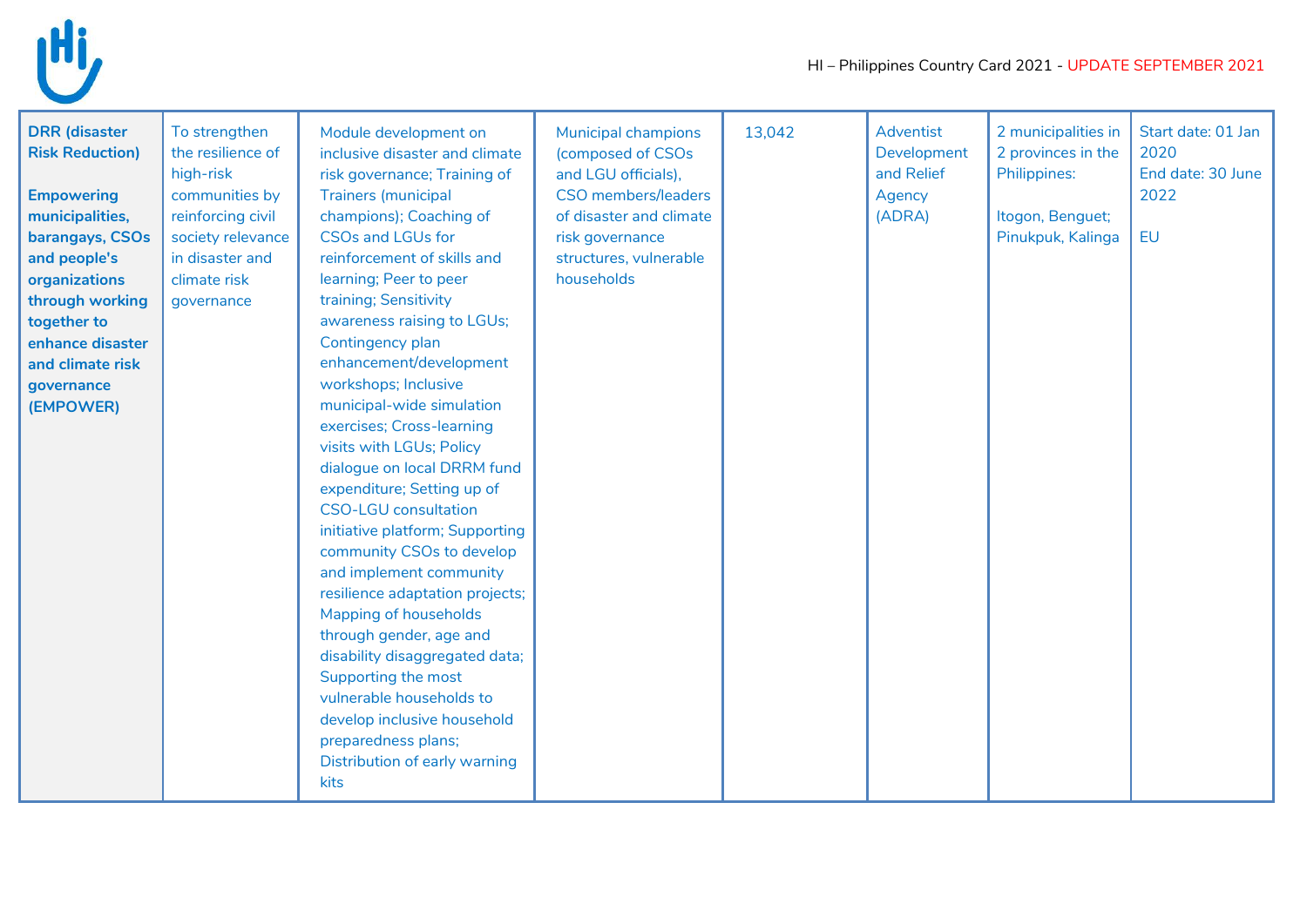

| <b>DRR</b> (disaster<br><b>Risk Reduction)</b><br><b>National Tool</b><br><b>Development</b><br>002 Philippines<br><b>Landslides</b> | To conduct a<br>rainfall-included<br>landslide study<br>and identify the<br>thresholds on<br>the amount of<br>historical rainfall<br>in a given time<br>and the type of<br>weather system<br>that can trigger<br>or mobilize a<br>landslide and<br>develop a set of<br>triggers for<br>improved<br>landslide<br>forecast warning<br>of Albay and<br>Sorsogon<br>Province | Coordination with the local<br>government units, national<br>government agencies; data<br>collection; risk assessment;<br>workshop for localized<br>landslide alert criteria;<br>documentation; lessons<br>learned workshop | Barangay,<br>municipality/city and<br>provincial DRRM<br>offices; government<br>agencies; community;<br>household | N/A | ADRA, Plan<br>International<br>Philippines,<br>ACTED,<br><b>Philippine Red</b><br>Cross,<br><b>APSEMO</b> | <b>Albay Province:</b><br>Santo Domingo,<br>Manito, Oas, Tiwi,<br>Libon<br>Sorsogon<br>Province:<br>Magallanes,<br>Bulan, Matnog,<br><b>Sorsogon City</b> | Start date: 04<br>Dec 2020<br>End date: 04 Oct<br>2021<br><b>START Fund</b> |
|--------------------------------------------------------------------------------------------------------------------------------------|--------------------------------------------------------------------------------------------------------------------------------------------------------------------------------------------------------------------------------------------------------------------------------------------------------------------------------------------------------------------------|-----------------------------------------------------------------------------------------------------------------------------------------------------------------------------------------------------------------------------|-------------------------------------------------------------------------------------------------------------------|-----|-----------------------------------------------------------------------------------------------------------|-----------------------------------------------------------------------------------------------------------------------------------------------------------|-----------------------------------------------------------------------------|
|--------------------------------------------------------------------------------------------------------------------------------------|--------------------------------------------------------------------------------------------------------------------------------------------------------------------------------------------------------------------------------------------------------------------------------------------------------------------------------------------------------------------------|-----------------------------------------------------------------------------------------------------------------------------------------------------------------------------------------------------------------------------|-------------------------------------------------------------------------------------------------------------------|-----|-----------------------------------------------------------------------------------------------------------|-----------------------------------------------------------------------------------------------------------------------------------------------------------|-----------------------------------------------------------------------------|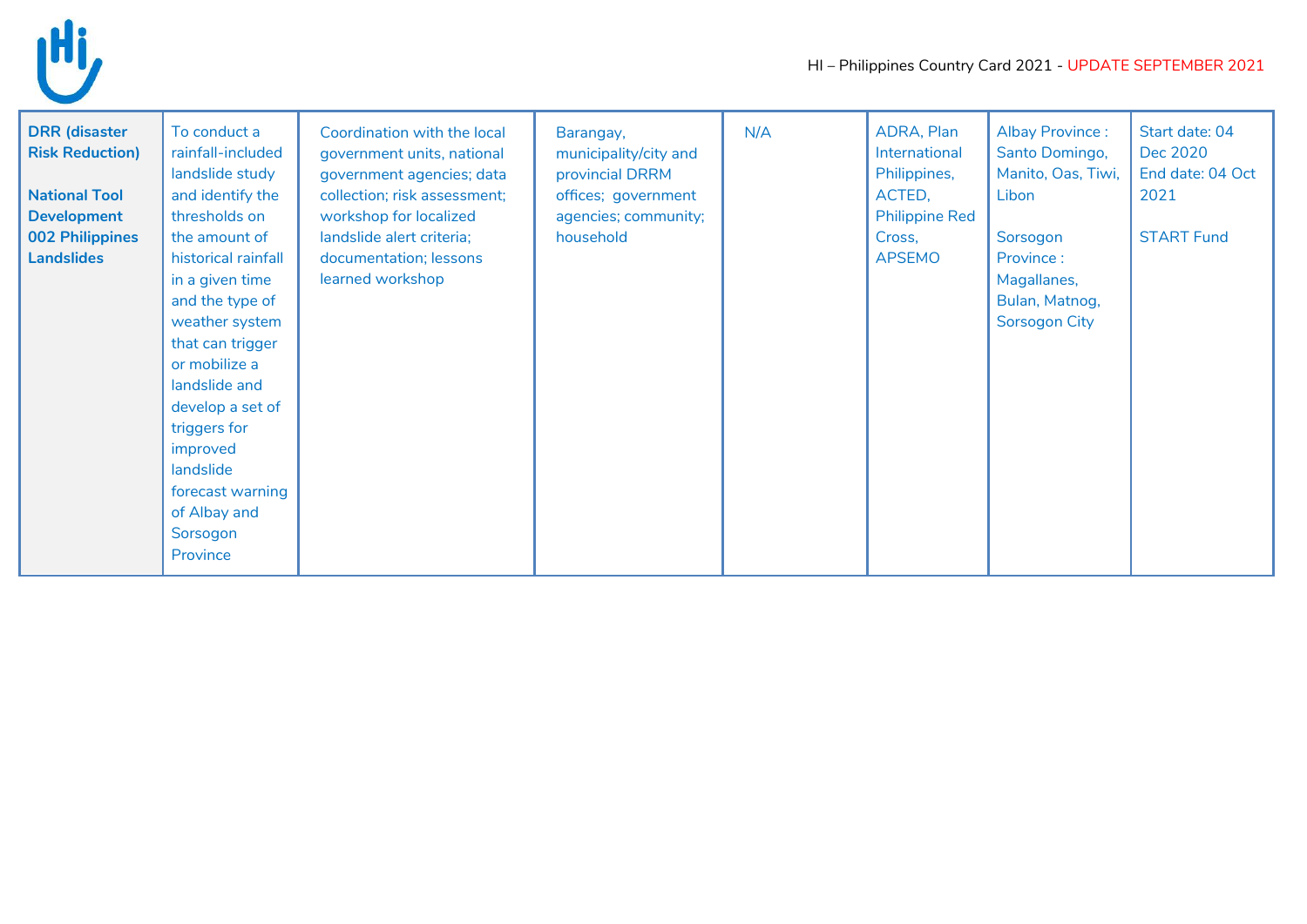

| <b>DRR</b> (disaster<br><b>Risk Reduction)</b><br><b>Inclusive</b><br><b>Anticipation Taal</b><br><b>Action (IATAC)</b> | To strengthen<br>at-risk<br>communities and<br>local<br>governments to<br>be more inclusve<br>and proactive in<br>dealing with and<br>responding to<br>Taal volcanic<br>risks | Inclusive risk communication<br>and community engagement<br>(RCCE); pre-disaster<br>unconditional multi-purpose<br>cash transfer; mapping of<br>community resources;<br>training of community<br>volunteers; advocacy<br>activities; training of LGU on<br>micro-planning; distribution<br>of and orientation on<br>inclusive early warning kits;<br>rapid data collection of sex,<br>age and disability | Barangay,<br>municipal/city, and<br>provincial LGU;<br>community volunteers;<br>households | 30,932 | Relief<br>International,<br>Save the<br>Children,<br>Yakap sa<br>Kaulanran ng<br>Bata, Inc. | <b>Batangas</b><br>Province:<br>Agoncillo, Balete,<br>Laurel, San<br>Nicolas, Talisay,<br>Tanauan | Start date: 17 Jul<br>2021<br>End date: 15 Oct<br>2021<br><b>START Fund</b> |
|-------------------------------------------------------------------------------------------------------------------------|-------------------------------------------------------------------------------------------------------------------------------------------------------------------------------|----------------------------------------------------------------------------------------------------------------------------------------------------------------------------------------------------------------------------------------------------------------------------------------------------------------------------------------------------------------------------------------------------------|--------------------------------------------------------------------------------------------|--------|---------------------------------------------------------------------------------------------|---------------------------------------------------------------------------------------------------|-----------------------------------------------------------------------------|
|-------------------------------------------------------------------------------------------------------------------------|-------------------------------------------------------------------------------------------------------------------------------------------------------------------------------|----------------------------------------------------------------------------------------------------------------------------------------------------------------------------------------------------------------------------------------------------------------------------------------------------------------------------------------------------------------------------------------------------------|--------------------------------------------------------------------------------------------|--------|---------------------------------------------------------------------------------------------|---------------------------------------------------------------------------------------------------|-----------------------------------------------------------------------------|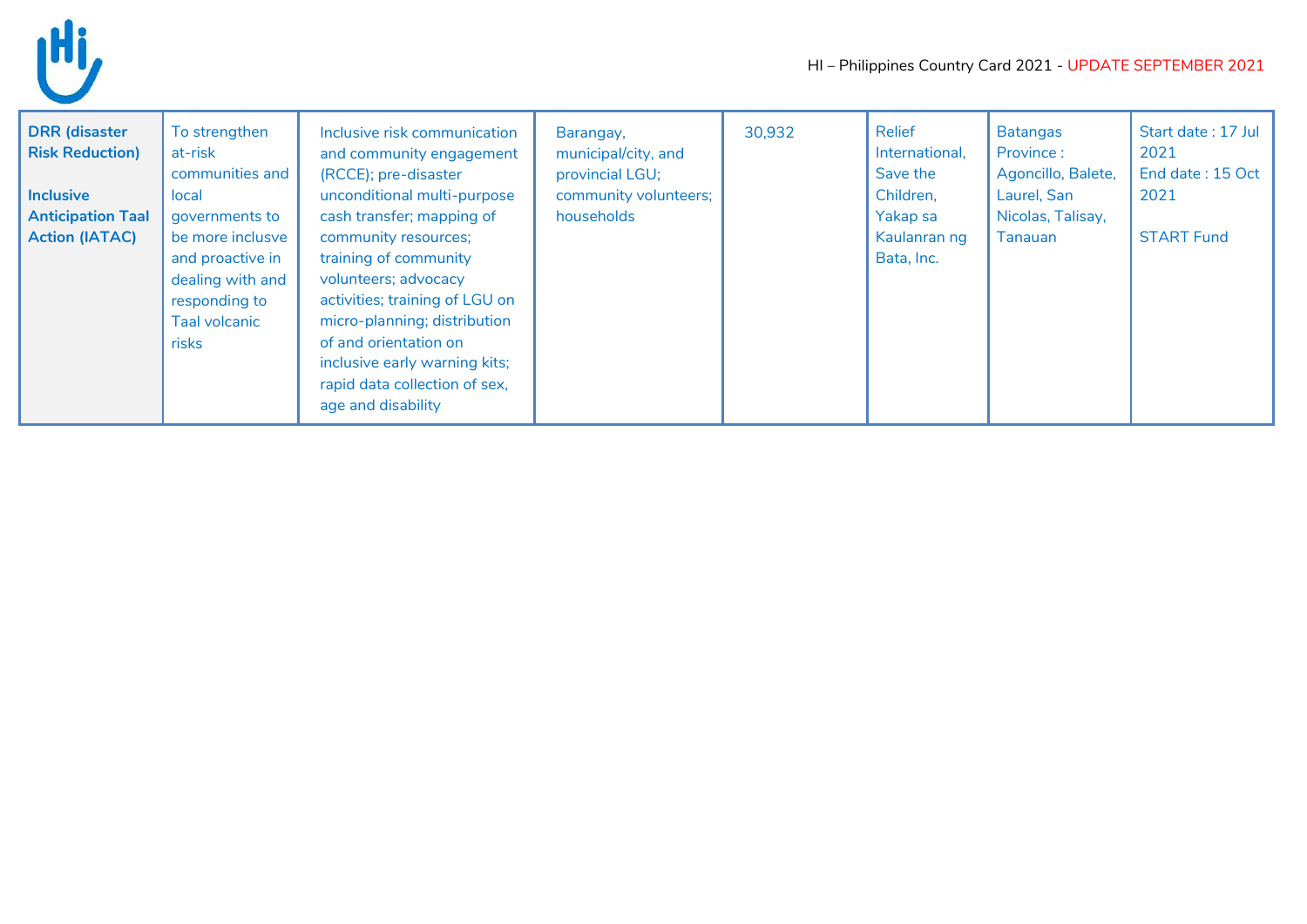

| <b>DRR</b> (disaster   | To strengthen    | Community-based profiling      | Vulnerable           | 21,826 | Oxfam,         | Cotabato City: 10      | Start date: 01 July |
|------------------------|------------------|--------------------------------|----------------------|--------|----------------|------------------------|---------------------|
| <b>Risk Reduction)</b> | the disaster     | through WGA and data           | households, city and |        | People's Risk  | barangays-             | 2021                |
|                        | preparedness of  | collection on protection       | barangay DRRM        |        | Reduction      | Tamontaka 1,           | End date: 31        |
| <b>Strengthening</b>   | the most         | needs of most vulnerable       | committee members    |        | Network        | Tamontaka 2,           | December 2022       |
| <b>Urban</b>           | vulnerable and   | groups before, during and      |                      |        | (PDRRN),       | Tamontaka 3,           |                     |
| <b>Preparedness</b>    | reduce the       | after disaster; conduct of     |                      |        | <b>IDEALS,</b> | Tamontaka 4,           | <b>ECHO</b>         |
| through Scaling        | vulnerability of | conflict mapping, risk         |                      |        | Community      | Tamontaka5,            |                     |
| Up of Pre-             | at-risk          | analysis and participatory     |                      |        | Organizers     | <b>Rosario Heights</b> |                     |
| emptive Action in      | communities in   | and inclusive DRR planning;    |                      |        | Multiversity   | 7, Rosario             |                     |
| the cities of          | urban areas by   | training on disability, gender |                      |        |                | Heights 8,             |                     |
| <b>Cotabato and</b>    | scaling up       | and age inclusion in DRR,      |                      |        |                | Poblacion 1,           |                     |
| <b>Kidapawan</b>       | forecast-based   | inclusive DRR and              |                      |        |                | Poblcation 8,          |                     |
| (SUPPA Phase 2)        | pre-emptive      | humanitarian action, access    |                      |        |                | Poblacion 9            |                     |
|                        | actions,         | to services, and accessibility |                      |        |                |                        |                     |
|                        | enhancing        | and universal design;          |                      |        |                | Kidapawan City:        |                     |
|                        | emergency        | integration of protection and  |                      |        |                | 3 barangays-           |                     |
|                        | response         | inclusion principles,          |                      |        |                | Indangan, Perez,       |                     |
|                        | mechanisms and   | approaches and interventions   |                      |        |                | <b>Balabag</b>         |                     |
|                        | protection       | into disaster preparedness     |                      |        |                |                        |                     |
|                        |                  | and response policies and      |                      |        |                |                        |                     |
|                        |                  | plans of LGUs                  |                      |        |                |                        |                     |
|                        |                  |                                |                      |        |                |                        |                     |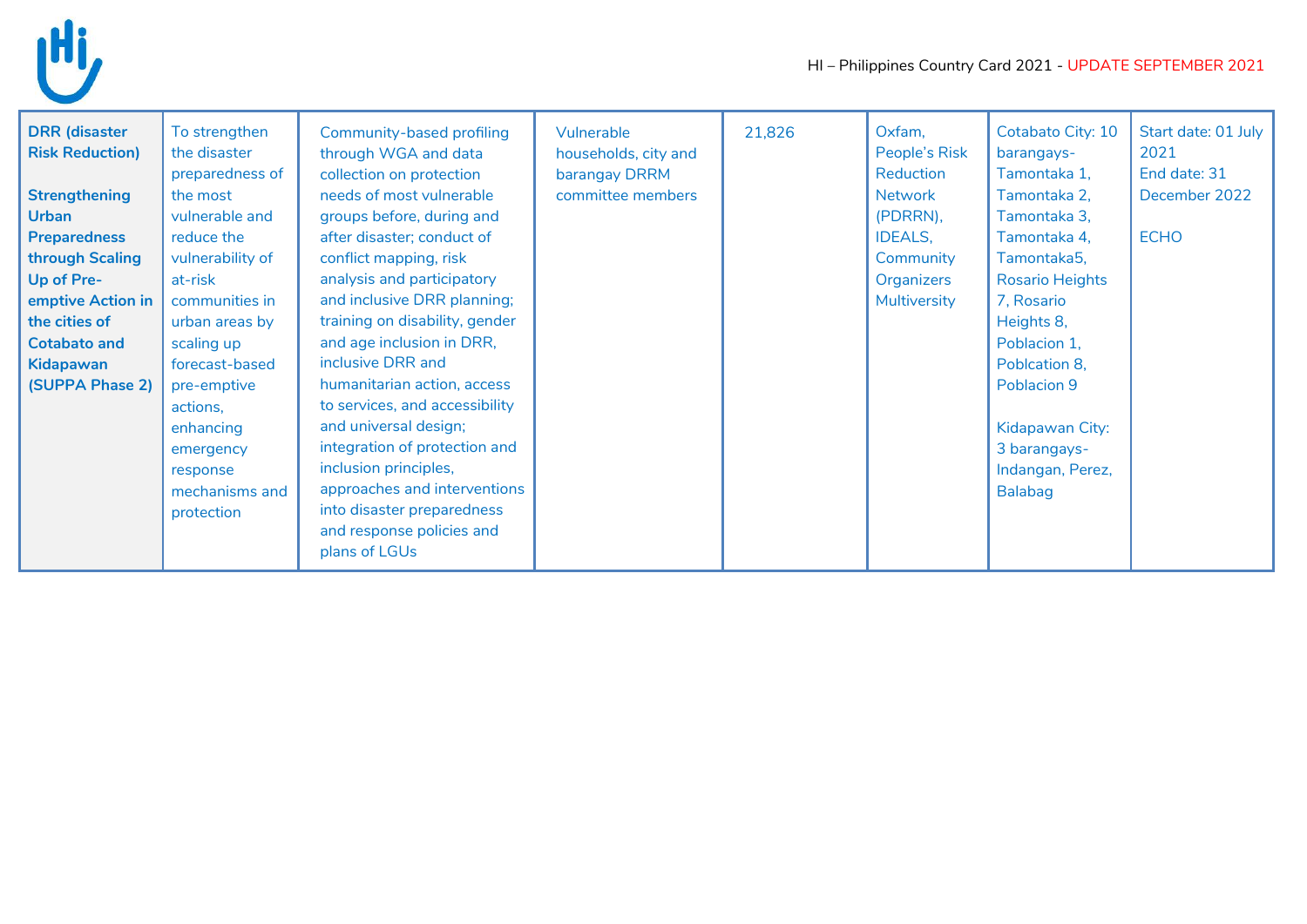

| <b>Inclusive</b><br>employment and<br>livelihood<br><b>Forward</b><br><b>Together:</b><br><b>Empowering</b><br>Youth with<br><b>Disabilities (FT</b> | To improved<br>access to<br>employment and<br>entrepreneurship<br>opportunities for<br>youth with<br>disabilities in<br>Indonesia,<br>Philippines, | Personalized support: life<br>skills training, financial<br>literacy training, technical<br>skills training, job coaching;<br>disability awareness training;<br>Microenterprise development:<br>business training, business<br>planning, provision of seed<br>capital, business forum; | Youths with<br>disabilities | 1000 | Implementing<br>partners | Philippines<br>(Quezon City,<br>Valenzuela, other<br>peri-urban),<br>Indonesia<br>(Jakarta, Bekasi<br>District), Vietnam | Start date: 01 Sep<br>2021<br>End date: 31 Aug<br>2024<br><b>FWD Insurance</b> |
|------------------------------------------------------------------------------------------------------------------------------------------------------|----------------------------------------------------------------------------------------------------------------------------------------------------|----------------------------------------------------------------------------------------------------------------------------------------------------------------------------------------------------------------------------------------------------------------------------------------|-----------------------------|------|--------------------------|--------------------------------------------------------------------------------------------------------------------------|--------------------------------------------------------------------------------|
| Phase 2)                                                                                                                                             | Vietnam)                                                                                                                                           | Inclusive employment:<br>assessment on disability-<br>inclusion, disability-sensitivity<br>training for companies,<br>training on inclusive<br>recruitment and talent<br>acquisition, training on<br>accommodation and<br>accessibility, accessibility<br>audits                       |                             |      |                          |                                                                                                                          |                                                                                |